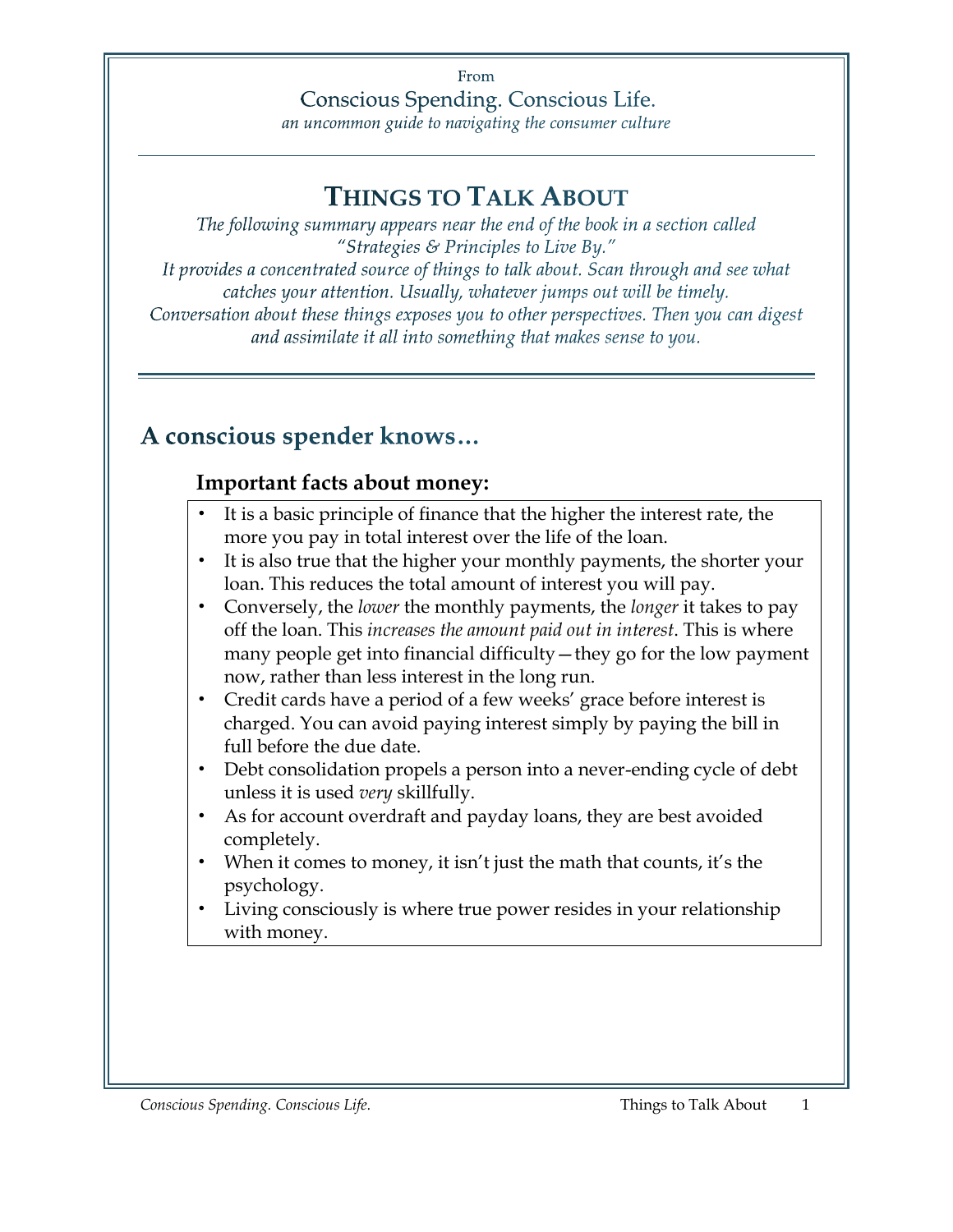# A conscious spender knows...

## **Tricky things about credit cards:**

- The no-interest period of a credit card applies to purchases but *not* to cash advances or the cheques that credit card companies periodically send you in the mail.
- You don't pay interest on a credit card if you pay the outstanding balance *in full* by the due date. But it must be the full amount. Anything less and you will be charged interest back to the day when purchases were made.
- If you are working on clearing an unpaid balance off a card, the first thing you need to do is stop using the card.
- A credit card is a great convenience if you pay the balance off each month, but a huge burden when used as a source of borrowed money.

### **These are good habits to develop:**

- Keep an eye on your money (envelopes, jars, cheque register, subtraction record)
- Save in a savings account, not a chequing account.
- Control your expectations.
- Watch for the money leaks (small daily purchases, late fees, paying interest).

## **Tips for navigating the consumer culture:**

- Understanding the cultural meta-narrative is crucial for successfully navigating through it.
- If we are unaware of it, we simply react in knee-jerk fashion to the stories that corporations would like us to believe about what makes life worth living.
- When we are aware of the narrative, we can decide for ourselves if that's how we want to live the story of our own lives.
- This requires willingness to question, to have an open mind, to look for other ways, and to develop a sense of what is important to us.
- If you learn how to identify enough, it will be much easier to navigate the consumer culture because more things will be non-issues.
- The challenge of uncertainty is that, since you don't know what will present itself, you can't rehearse your response.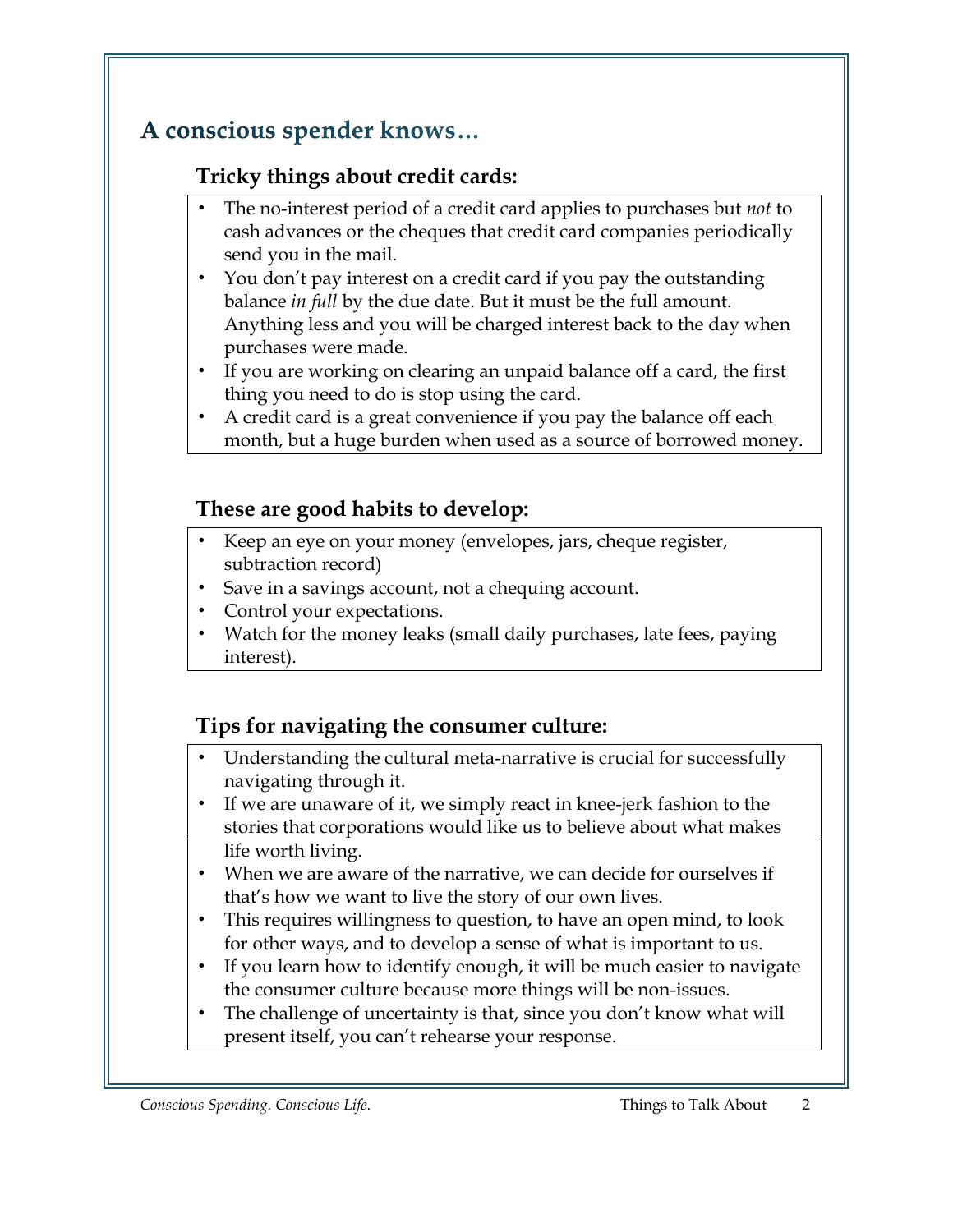## A conscious spender knows...

#### **Common sense needs to be nurtured:**

- Allow time to think with your reflective mind.
- Uncover your common sense and trust what you know.
- Appreciate it when it shows up.
- Watch for it by being aware of incongruity.
- Listen to it and see what fits with you.
- Learn from experience.

## **Conflicting expert opinion is a fact of life:**

- Maintain healthy skepticism.
- Apply the precautionary principle.
- Take the simplest approach.
- Use natural alternatives.

### **Steps to release unconscious motivators:**

- 1. Increase your awareness about what isn't working.
- 2. Ask yourself if the belief or feeling is serving you well.
- 3. Let go of the outdated belief.
- 4. Install a new belief.

## **There's always one more thing to be said:**

*True freedom comes from exercising autonomy over our lives.* The consumer culture discourages that, preferring we adopt the cultural story about how to live. Our challenge is to detach ourselves from the cultural story and look at the illusions surrounding freedom and choice. That is how we can write our own stories and make satisfying lives for ourselves.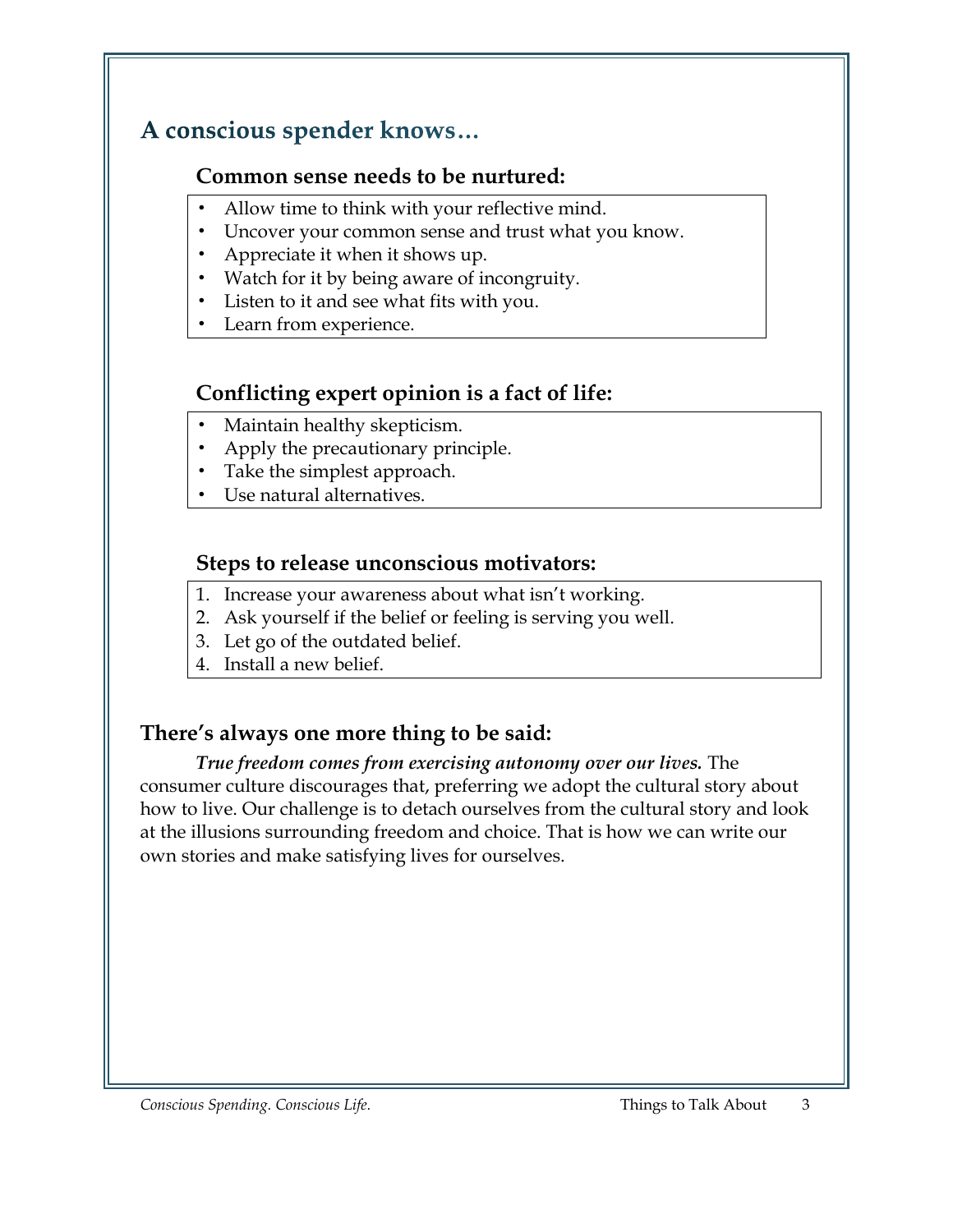## It makes sense to...

#### **Look after yourself in the marketplace.**

- Pay attention to your mindset.
- Adopt an attitude of healthy skepticism.
- Hold your boundaries.
- Learn how the systems work.
- Cultivate an assertive approach.

#### **Make a life that is deeply satisfying.**

- Write your own story.
- Use *all* your resources.
- Practice intentional simplicity.
- Consider "what if…"
- Know how much is enough.

### **Establish a powerful relationship with money.**

- Uncover your unconscious motivators.
- Define value and worth for yourself.
- Experience the freedom of conscious choice.

#### **Anticipate uncertain times.**

- Live lightly by avoiding a debt load.
- Retire existing debts rapidly.
- Build a stable financial structure.
- Cultivate your innate common sense.
- Pay yourself first.

#### **Create financial security.**

- Do not incur destructive debt.
- Create an emergency fund.
- Consider your lifestyle.
- Be cautious and reasonable about constructive debt.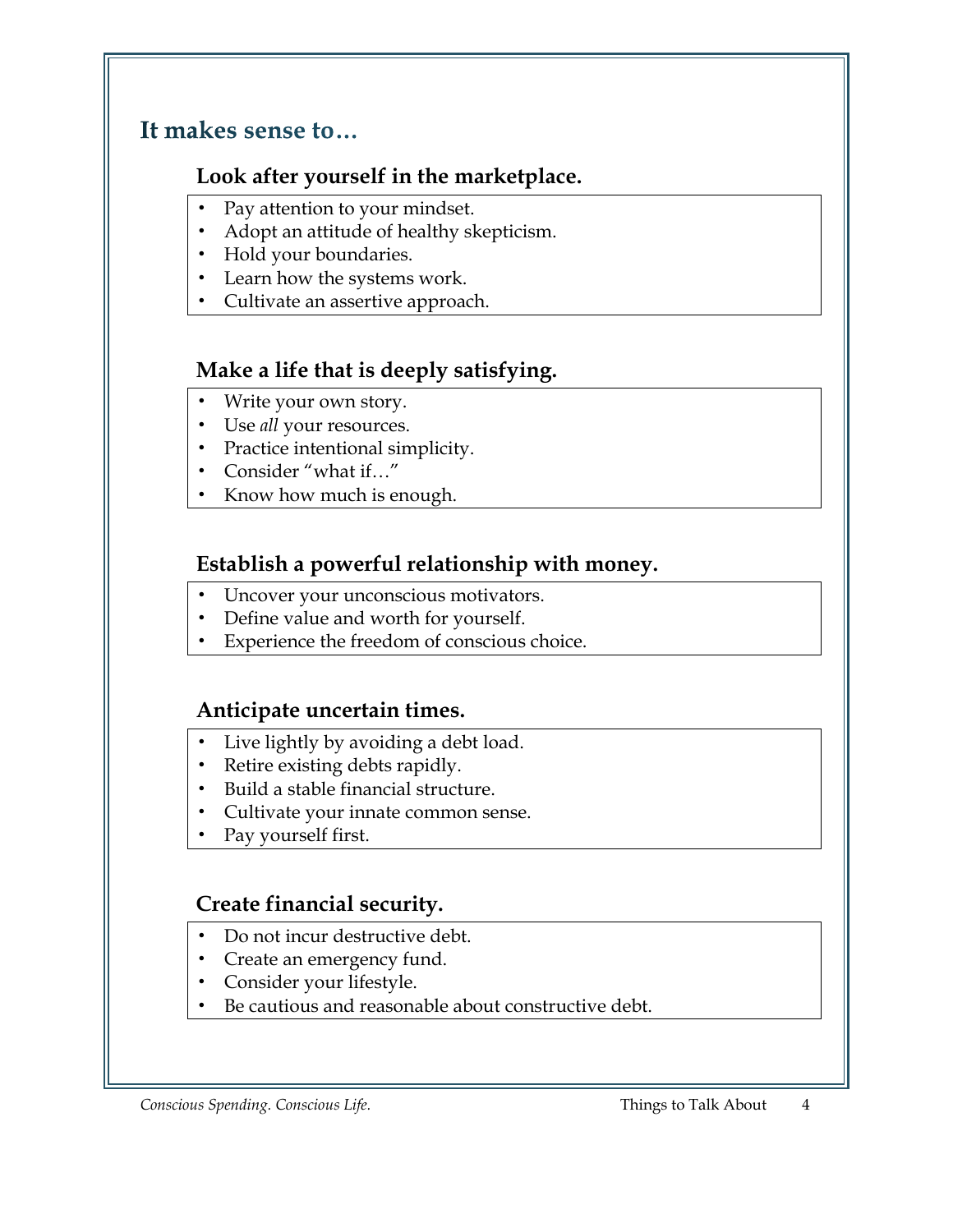#### It makes sense to...

## **Avoid credit card debt.**

- Anything you buy with your credit card will cost you a whole lot more than what's on the price tag—unless you pay off the entire balance before the grace period ends.
- Most of the minimum payment on a credit card goes to pay off the interest each monthly. That's why it takes a *very* long time to retire a loan if you only pay the minimum.
- Powerpay (snowball) your outstanding balance to short-circuit this if you have an ongoing credit card balance.

#### **Reduce the mortgage interest you pay.**

- Shorten the amortization period.
- Prepay the principal.
- Pay weekly or biweekly.
- Increase your monthly payment.
- Shop for the best interest rate.
- Make the largest down payment possible.

## **Protect dependents with life insurance.**

- You need the most life insurance when your last child is born.
- Term insurance gives you the financial protection you need at a reasonable cost. Make sure it is *renewable* term.
- It makes *no sense* to use your insurance as an investment vehicle by purchasing a cash value policy. Invest the money yourself and you'll be farther ahead.

## **Simplify and civilize food shopping.**

- Shop the perimeter at the supermarket.
- Buy as much local produce as you can at the farmers' market and go to a small supermarket for the remainder of your grocery list.
- Decide on brands you like and stick with them until they no longer work for you.
- Buy basic ingredients that can be made into many things, instead of purchasing specialty items.

#### **It makes sense to make decisions that will lead to a sustainable life.**